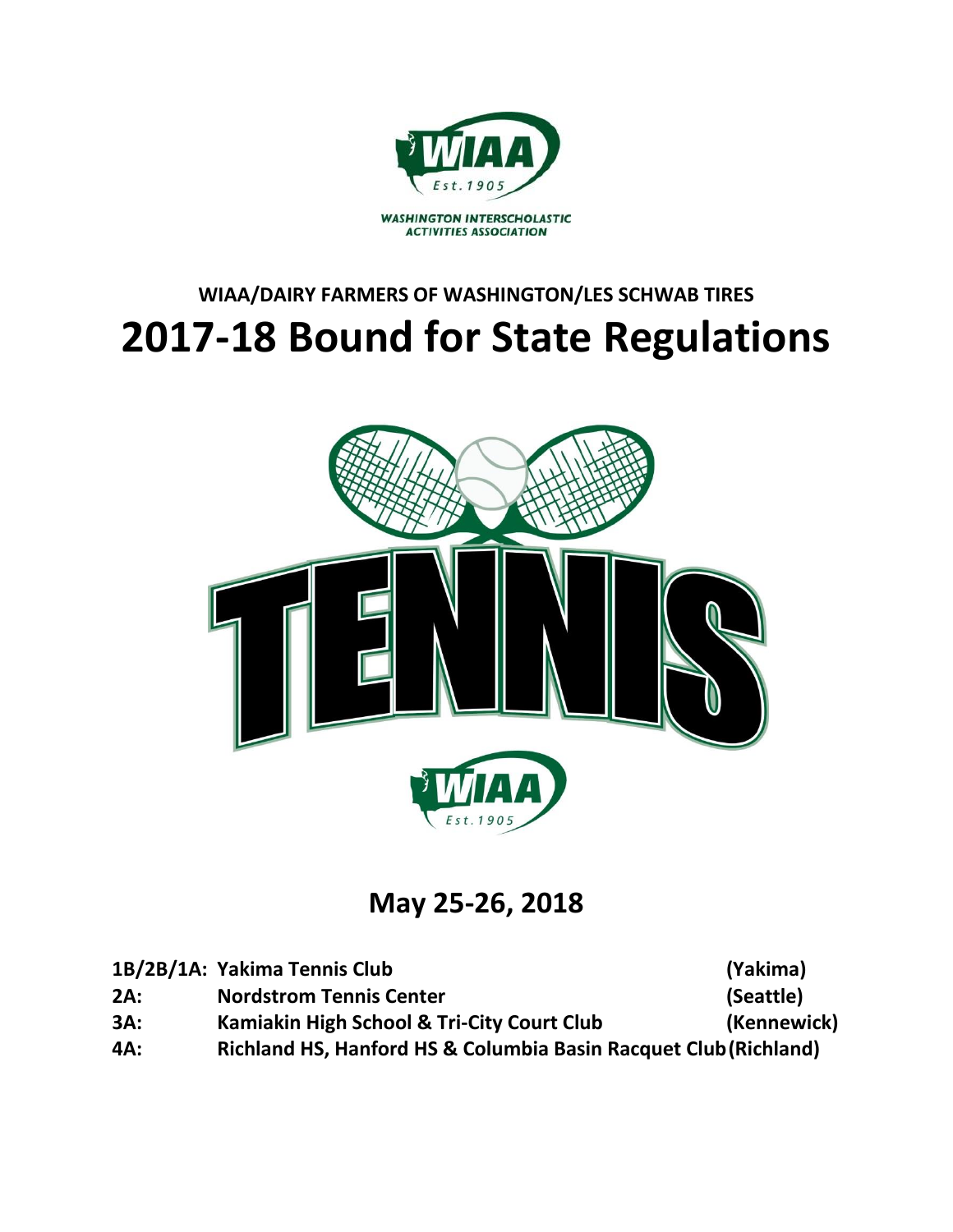# **Changes from the 2016-17 Tennis Regulations are indicated in bold type and shaded.**

# **Format**

A modified double elimination tournament will be followed.

### **Entries**

Each school shall be limited to three (3) singles and three (3) doubles entries. A participant may compete in only one (1) event.

Each school will be billed a \$30.00 entry fee for each individual participating in the State Championships.

## **Substitution**

In the event a qualified contestant is unable to compete, it is the responsibility of the principal of the school of the indisposed contestant(s) to notify the State Tournament Manager, who, in turn, will notify the principal of the next qualified contestant. The replaced contestant will not be allowed to participate in the State Tournament. This procedure provides for the allocation to be awarded to the individual(s) who qualify and not the school (substitutions of doubles team contestants would not be allowed.) No substitutions will be allowed after the official start of the Tournament.

## **Allocations**

Allocations in tennis are made to the WIAA Districts.

## **Attire**

Each participant must be wearing an appropriate tennis uniform approved by the school. Cut-offs, jeans and exposed midriffs are illegal. All lettering or writing on the uniform is restricted to school identification and manufacturer logo (limited to 1 1/2" x 1 1/2".) Bandannas are illegal; single color unadorned sweat bands and/or head bands are permissible. Coaches are expected to enforce the dress code. If a violation occurs, the Tournament Manager or designee is empowered to enforce the Point Penalty System and may disqualify the participant.

#### **Court Assignments**

Courts for matches will be assigned by the official in charge.

#### **Game Balls**

Game balls will be provided at the state tournament.

#### **Warm-up Time**

Is limited to 10 minutes and includes service. In doubles, both balls should be used simultaneously.

# **Coaching**

While players are on the court, no coaching is permissible by coaches, other adults or other players; only the recognized school coach (one person only) is allowed to coach players on the court. Coaching is permissible during the break between the 1st and 2nd sets (two minutes maximum) and the 2nd and 3rd sets (10 minutes maximum) and any official suspension of play.

#### **Conduct**

The Tournament Manager or designee shall issue a general explanation to players and coaches prior to state tournament play about the Point Penalty System and define appropriate court behavior and specific types of conduct violations (such as racquet abuse, ball abuse, abuse of officials, delay of game, inappropriate language, or physical contact), and in general, unsportsmanlike conduct. The Tournament manager, upon consultation with the Games Committee, may disqualify players during any state tournament contest.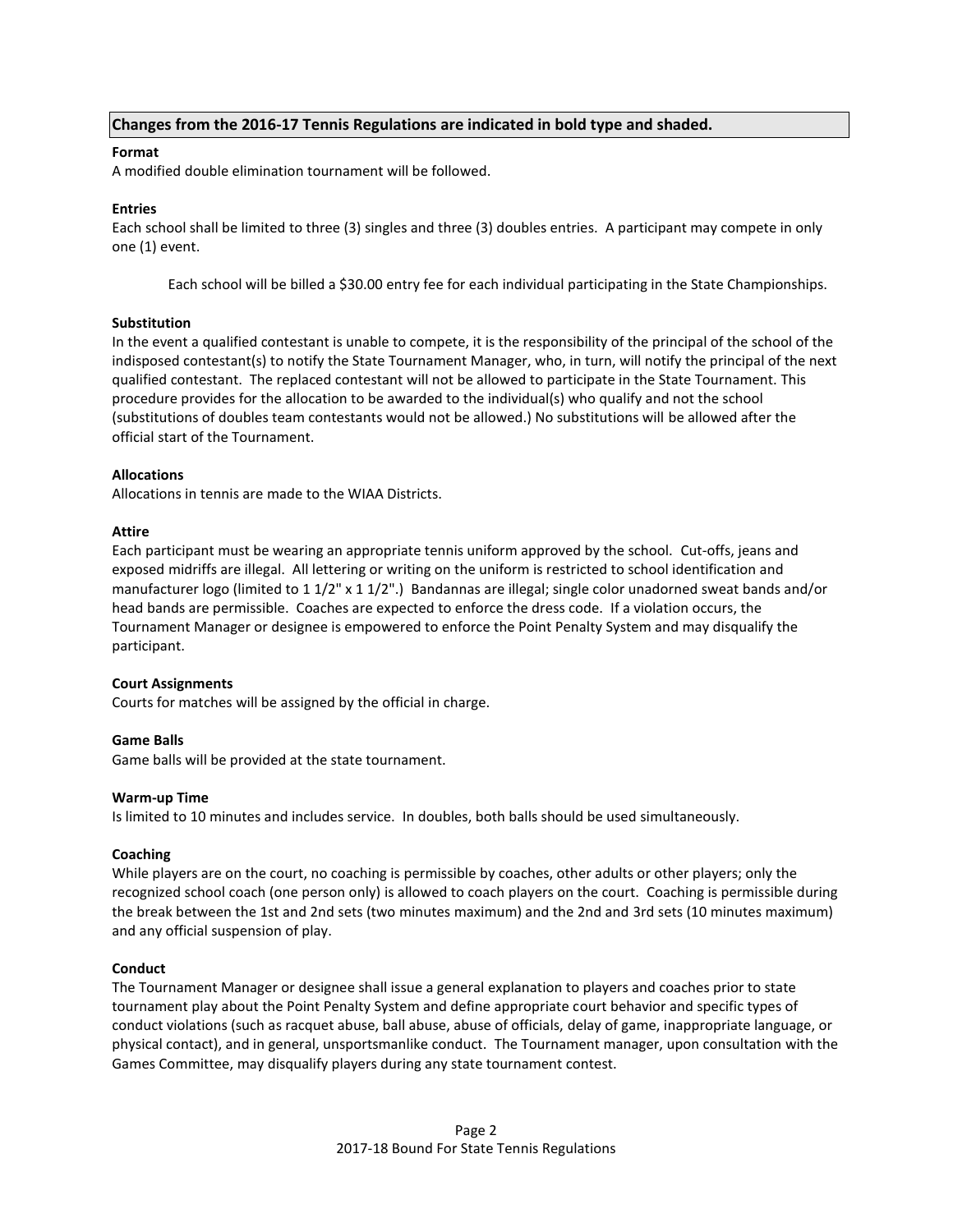- 1. It is the responsibility of the tournament manager to inform players and fans of proper tennis spectator etiquette. If a problem arises, play should be suspended until the offending spectator(s) is removed.
	- A. Proper spectator etiquette will be defined as follows:
		- 1) Spectators should clap only to show appreciation for good shots and long rallies (not on unforced errors).
		- 2) Spectators should refrain from carrying on any direct conversation with players involved in a match.
		- 3) Spectators should refrain from making loud comments questioning the ethics or abilities of any of the players.
- 2. Players should be warned before the start of a match/tournament that unsportsmanlike displays will result in enforcement of the point penalty system. It is the responsibility of the tournament manager to assess the penalty immediately upon learning of the infraction from tournament management staff.

Some displays of unsportsmanlike acts:

- 1) Racquet abuse: throwing or slamming the racquet on the ground, against the fence or net, or dropping and kicking the racquet in a show of anger or frustration.
- 2) Cursing: use of any offensive or vulgar language at a level which can be clearly heard by spectators in a show of anger or frustration.
- 3) Delay of Game: slamming balls out of the court or intentionally hitting balls away from opponents so they will have to take extra time to retrieve them between points.
- 4) Unacceptable Behavior toward Opponent: slamming balls directly at opponents after a point is over, name-calling, etc.
- 3. Unsportsmanlike behavior directed toward a coach or official (appointed line or foot-fault judge) may result in forfeiture of current match, or, if the infraction occurs following a match, forfeiture of the player's next scheduled match.
- 4. All physical contact between players during a match is prohibited. Any such contact may result in a default to the player who initiates this contact.
- 5. Any appeal of the implementation of the Point Penalty System should be made before the next live ball to the Games Committee.

# **Rules of Play**

USTA contest administration rules shall apply.

- 1. Play shall be continuous from the first service until the match is concluded. After the second set, either player is entitled to rest which shall not exceed ten (10) minutes.
- 2. The foot fault rule is to be observed. In the event of the infraction of the rule, the player may contact the referee or tournament manager and request a foot fault judge.
- 3. A participant may compete in more than two (2) matches per day.